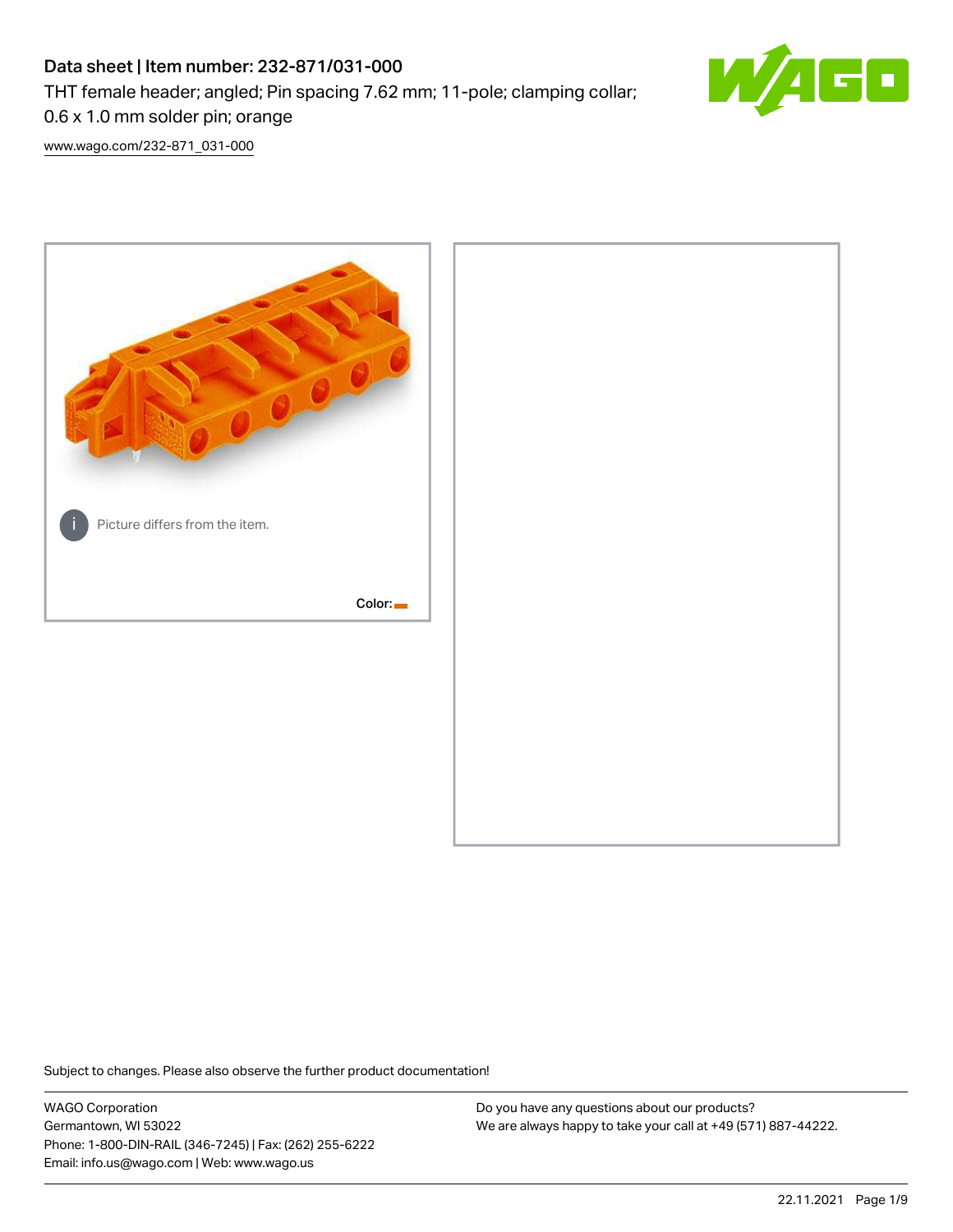

Dimensions in mm

 $L =$  (pole no.  $-1$ ) x pin spacing  $+5.08$  mm

 $L_1 = L + 3$  mm

 $L_2 = L + 8.8$  mm

 $L_3 = L + 14.8$  mm

2- to 3-pole female connectors – one latch only

#### Item description

**Horizontal or vertical PCB mounting via straight or angled solder pins** 

Subject to changes. Please also observe the further product documentation! For board-to-board and board-to-wire connections

WAGO Corporation Germantown, WI 53022 Phone: 1-800-DIN-RAIL (346-7245) | Fax: (262) 255-6222 Email: info.us@wago.com | Web: www.wago.us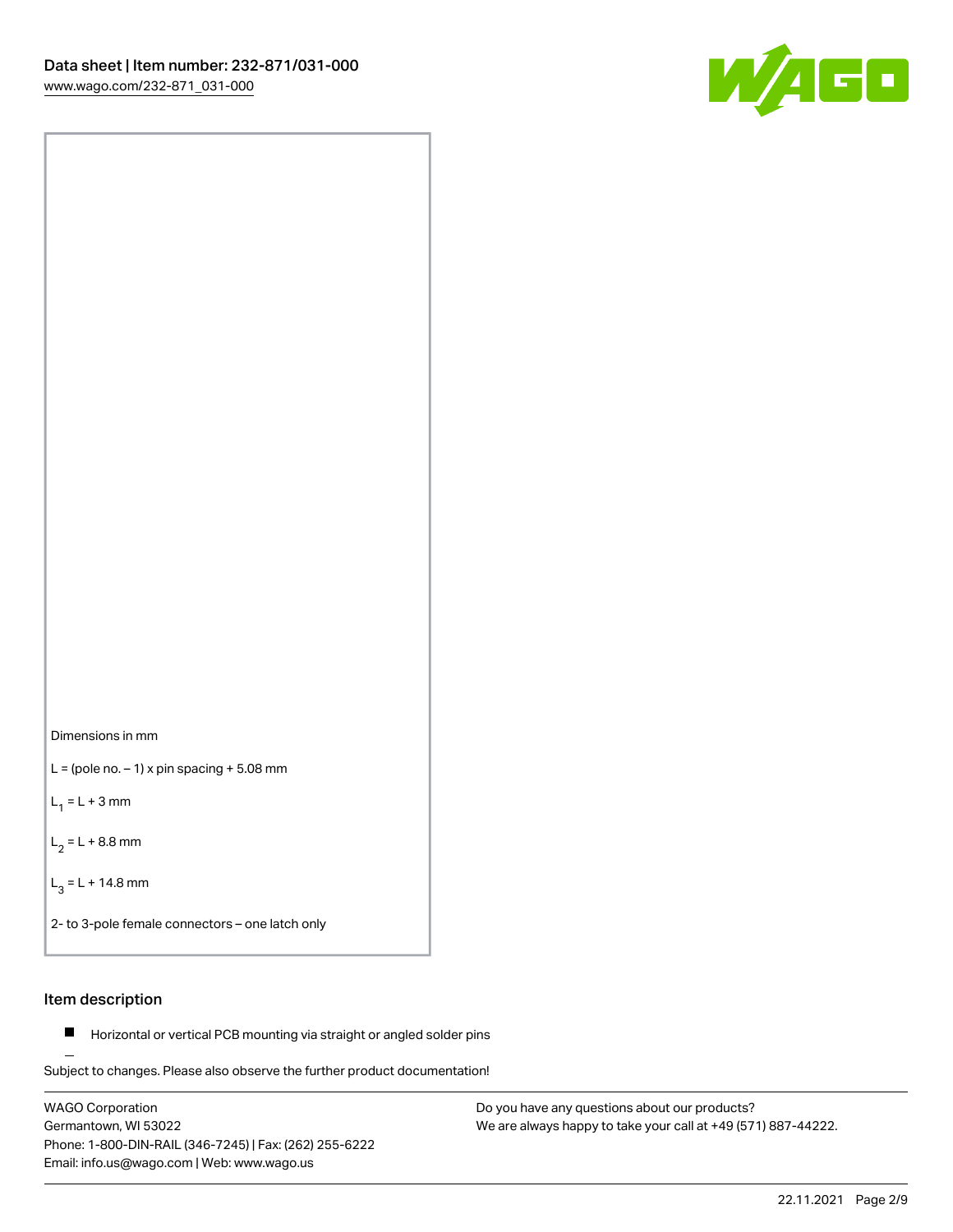

- For board-to-board and board-to-wire connections
- $\blacksquare$ Touch-proof PCB outputs
- $\blacksquare$ Easy-to-identify PCB inputs and outputs
- $\blacksquare$ With coding fingers

#### Data **Notes**

| Safety information 1 | The <i>MCS – MULTI CONNECTION SYSTEM</i> includes connectors<br>without breaking capacity in accordance with DIN EN 61984. When<br>used as intended, these connectors must not be connected<br>/disconnected when live or under load. The circuit design should<br>ensure header pins, which can be touched, are not live when<br>unmated. |
|----------------------|--------------------------------------------------------------------------------------------------------------------------------------------------------------------------------------------------------------------------------------------------------------------------------------------------------------------------------------------|
| Variants:            | Other pole numbers<br>3.8 mm pin projection for male headers with straight solder pins<br>Gold-plated or partially gold-plated contact surfaces<br>Other versions (or variants) can be requested from WAGO Sales or<br>configured at https://configurator.wago.com/                                                                        |

## Electrical data

#### IEC Approvals

| Ratings per                 | IEC/EN 60664-1                                                        |
|-----------------------------|-----------------------------------------------------------------------|
| Rated voltage (III / 3)     | 500 V                                                                 |
| Rated surge voltage (III/3) | 6 <sub>kV</sub>                                                       |
| Rated voltage (III/2)       | 630 V                                                                 |
| Rated surge voltage (III/2) | 6 <sub>kV</sub>                                                       |
| Nominal voltage (II/2)      | 1000 V                                                                |
| Rated surge voltage (II/2)  | 6 <sub>kV</sub>                                                       |
| Rated current               | 12A                                                                   |
| Legend (ratings)            | $(III / 2)$ $\triangle$ Overvoltage category III / Pollution degree 2 |

#### UL Approvals

| Approvals per                  | UL 1059 |
|--------------------------------|---------|
| Rated voltage UL (Use Group B) | 300 V   |
| Rated current UL (Use Group B) | 15 A    |
| Rated voltage UL (Use Group D) | 300 V   |
| Rated current UL (Use Group D) | 10 A    |

Subject to changes. Please also observe the further product documentation!

| <b>WAGO Corporation</b>                                | Do you have any questions about our products?                 |
|--------------------------------------------------------|---------------------------------------------------------------|
| Germantown, WI 53022                                   | We are always happy to take your call at +49 (571) 887-44222. |
| Phone: 1-800-DIN-RAIL (346-7245)   Fax: (262) 255-6222 |                                                               |
| Email: info.us@wago.com   Web: www.wago.us             |                                                               |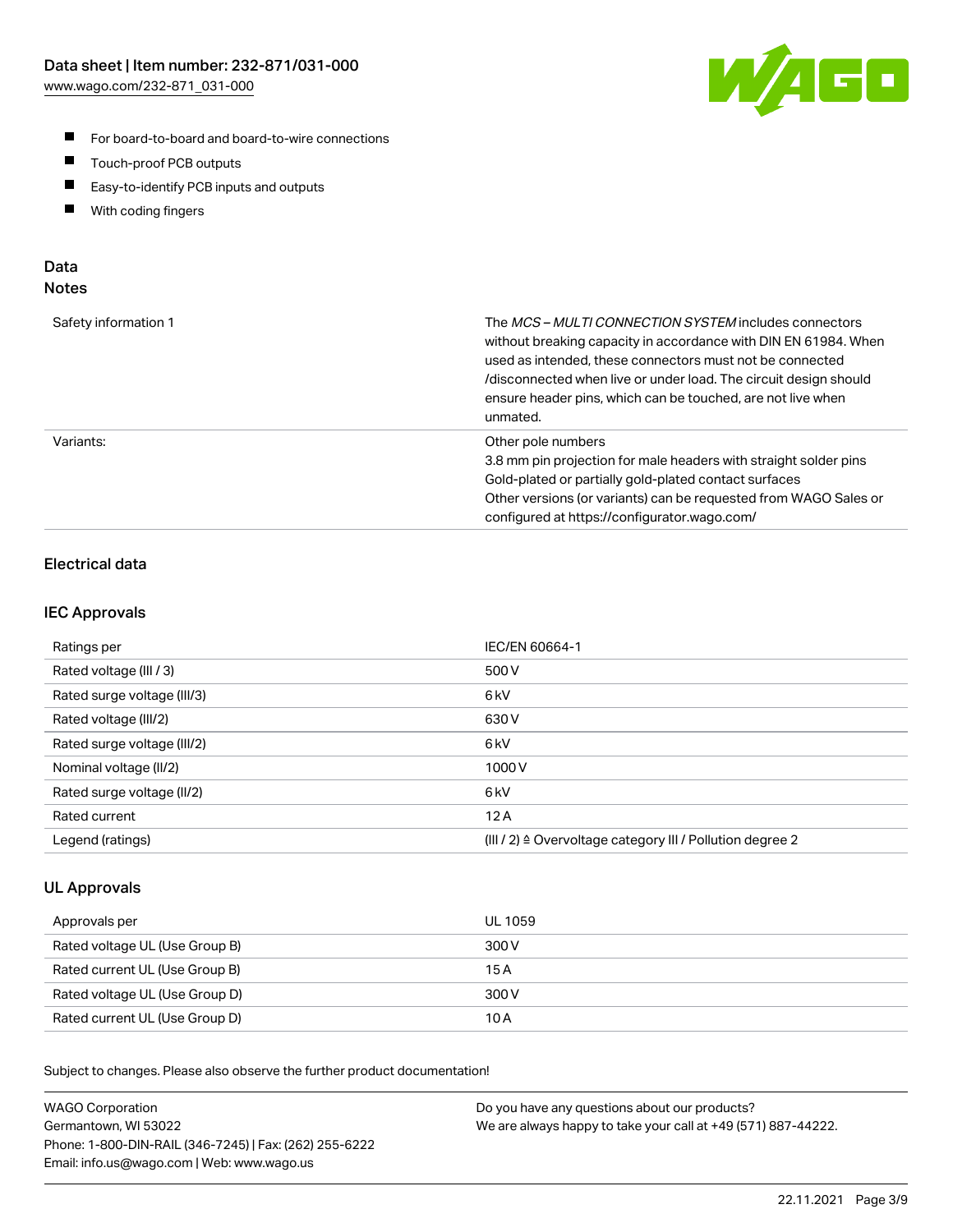

#### Ratings per UL

| Rated voltage UL 1977 | 600   |
|-----------------------|-------|
| Rated current UL 1977 | . O F |

#### CSA Approvals

| Approvals per                   | CSA   |
|---------------------------------|-------|
| Rated voltage CSA (Use Group B) | 300 V |
| Rated current CSA (Use Group B) | 15 A  |
| Rated voltage CSA (Use Group D) | 300 V |
| Rated current CSA (Use Group D) | 10 A  |

#### Connection data

| Total number of potentials |  |
|----------------------------|--|
| Number of connection types |  |
| Number of levels           |  |

#### Connection 1

| Number of poles |
|-----------------|
|-----------------|

# Physical data

| Pin spacing                          | 7.62 mm / 0.3 inch         |
|--------------------------------------|----------------------------|
| Width                                | 96.08 mm / 3.783 inch      |
| Height                               | 16.6 mm / 0.654 inch       |
| Height from the surface              | 11.6 mm / 0.457 inch       |
| Depth                                | 18.25 mm / 0.719 inch      |
| Solder pin length                    | $5 \,\mathrm{mm}$          |
| Solder pin dimensions                | $0.6 \times 1$ mm          |
| Drilled hole diameter with tolerance | $1.3$ <sup>(+0.1)</sup> mm |

# Mechanical data

| Mounting type | Mounting flange                         |
|---------------|-----------------------------------------|
| Mounting type | Feed-through mounting<br>Panel mounting |

Subject to changes. Please also observe the further product documentation!

| <b>WAGO Corporation</b>                                | Do you have any questions about our products?                 |
|--------------------------------------------------------|---------------------------------------------------------------|
| Germantown, WI 53022                                   | We are always happy to take your call at +49 (571) 887-44222. |
| Phone: 1-800-DIN-RAIL (346-7245)   Fax: (262) 255-6222 |                                                               |
| Email: info.us@wago.com   Web: www.wago.us             |                                                               |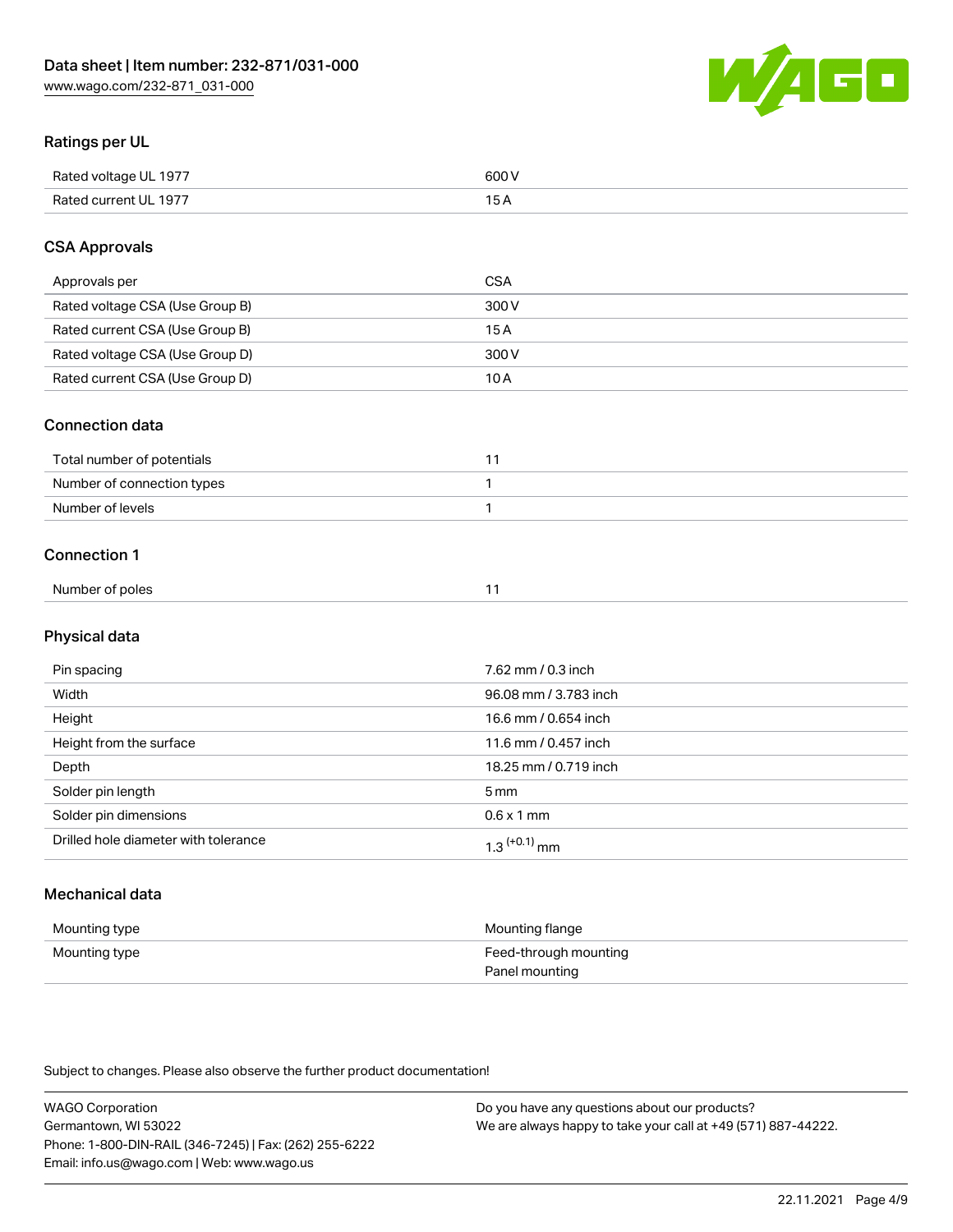

#### Plug-in connection

| Contact type (pluggable connector) | Female header |
|------------------------------------|---------------|
| Connector (connection type)        | for PCB       |
| Mismating protection               | No            |
| Mating direction to the PCB        | 0°            |
| Locking of plug-in connection      | Without       |

## PCB contact

| PCB Contact                         | тнт                                        |
|-------------------------------------|--------------------------------------------|
| Solder pin arrangement              | over the entire female connector (in-line) |
| Number of solder pins per potential |                                            |

#### Material data

| Color                       | orange           |
|-----------------------------|------------------|
| Material group              |                  |
| Insulation material         | Polyamide (PA66) |
| Flammability class per UL94 | V <sub>0</sub>   |
| Contact material            | Copper alloy     |
|                             |                  |
| Contact plating             | tin-plated       |
| Fire load                   | $0.254$ MJ       |

#### Environmental requirements

| Limit temperature range | $-60+85 °C$ |
|-------------------------|-------------|
|-------------------------|-------------|

#### Commercial data

| Product Group         | 3 (Multi Conn. System) |
|-----------------------|------------------------|
| PU (SPU)              | 10 Stück               |
| Packaging type        | box                    |
| Country of origin     | DE                     |
| <b>GTIN</b>           | 4017332538701          |
| Customs tariff number | 85366990990            |

# Approvals / Certificates

#### Ship Approvals

Subject to changes. Please also observe the further product documentation!

| <b>WAGO Corporation</b>                                | Do you have any questions about our products?                 |
|--------------------------------------------------------|---------------------------------------------------------------|
| Germantown, WI 53022                                   | We are always happy to take your call at +49 (571) 887-44222. |
| Phone: 1-800-DIN-RAIL (346-7245)   Fax: (262) 255-6222 |                                                               |
| Email: info.us@wago.com   Web: www.wago.us             |                                                               |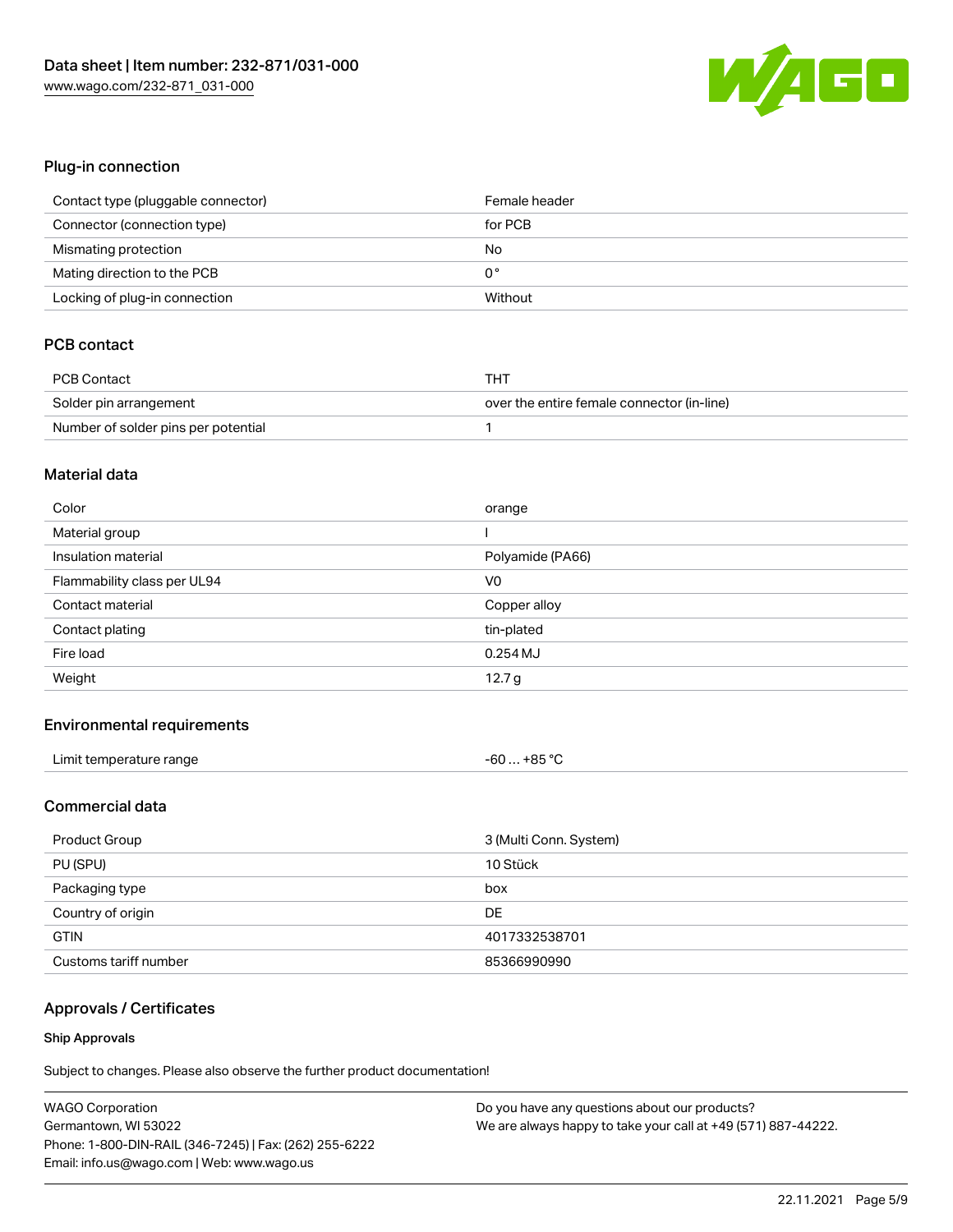[www.wago.com/232-871\\_031-000](http://www.wago.com/232-871_031-000)



Cortificate

| Logo | Approval                                                | <b>Additional Approval Text</b> | Certificate<br>name                |
|------|---------------------------------------------------------|---------------------------------|------------------------------------|
| ABS  | <b>ABS</b><br>American Bureau of Shipping               |                                 | $19-$<br>HG15869876-<br><b>PDA</b> |
|      | <b>DNV GL</b><br>Det Norske Veritas, Germanischer Lloyd |                                 | TAE000016Z                         |
|      |                                                         |                                 |                                    |

#### UL-Approvals

|      |                                      |                                 | <b>CELUILLATE</b> |
|------|--------------------------------------|---------------------------------|-------------------|
| Logo | Approval                             | <b>Additional Approval Text</b> | name              |
| Р.   | UR<br>Underwriters Laboratories Inc. | <b>UL 1977</b>                  | E45171            |
| Ъ.   | UR<br>Underwriters Laboratories Inc. | <b>UL 1059</b>                  | E45172            |

#### **Counterpart**



#### Optional accessories

#### Testing accessories

Testing accessories



Item no.: 210-136 Test plug; 2 nm Ø; with 500 mm cable [www.wago.com/210-136](http://www.wago.com/210-136)

Item no.: 231-662

Test plugs for female connectors; for 7.5 mm and 7.62 mm pin spacing; 2,50 mm²; light gray [www.wago.com/231-662](http://www.wago.com/231-662)

**Mounting** 

Mounting accessories



Item no.: 209-147 Next Trefficient Control 2001 147<br>Self-tapping screw [www.wago.com/209-147](http://www.wago.com/209-147)

Subject to changes. Please also observe the further product documentation!

WAGO Corporation Germantown, WI 53022 Phone: 1-800-DIN-RAIL (346-7245) | Fax: (262) 255-6222 Email: info.us@wago.com | Web: www.wago.us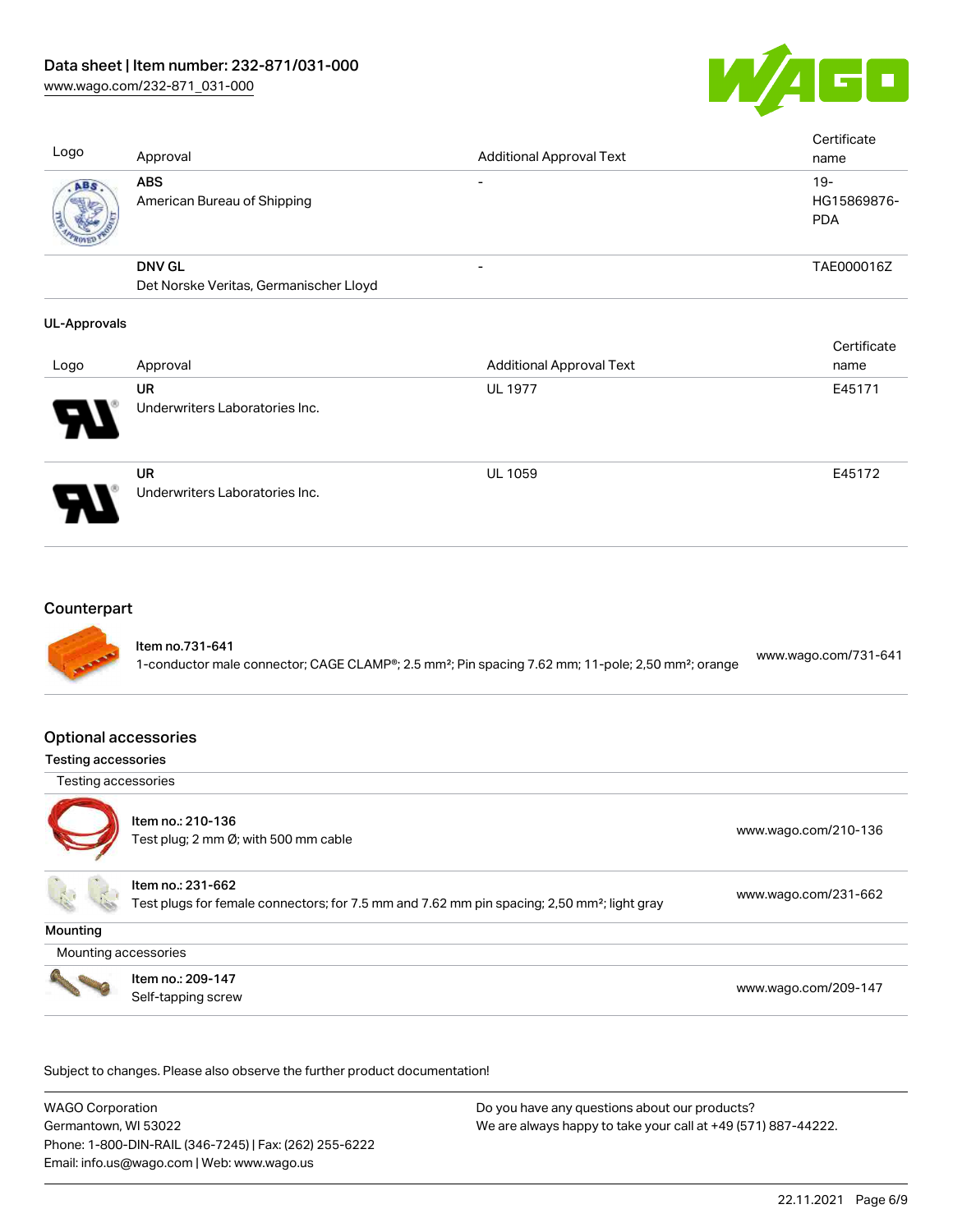# Data sheet | Item number: 232-871/031-000





|                                                         | Item no.: 231-194<br>Self-tapping screw; B 2.2x13, fixing hole 1.8 mm Ø                                                                                                                                        |            |               | www.wago.com/231-194 |
|---------------------------------------------------------|----------------------------------------------------------------------------------------------------------------------------------------------------------------------------------------------------------------|------------|---------------|----------------------|
|                                                         | Item no.: 231-195<br>Screw with nut; M2x12; for fixing element                                                                                                                                                 |            |               | www.wago.com/231-195 |
|                                                         | Item no.: 231-295<br>Screw with nut                                                                                                                                                                            |            |               | www.wago.com/231-295 |
| <b>Downloads</b><br>Documentation                       |                                                                                                                                                                                                                |            |               |                      |
| <b>Additional Information</b><br>Technical explanations |                                                                                                                                                                                                                | 2019 Apr 3 | pdf<br>2.0 MB | Download             |
| <b>CAD files</b>                                        |                                                                                                                                                                                                                |            |               |                      |
| <b>CAE</b> data                                         |                                                                                                                                                                                                                |            |               |                      |
|                                                         | EPLAN Data Portal 232-871/031-000                                                                                                                                                                              |            | <b>URL</b>    | Download             |
|                                                         | EPLAN Data Portal 232-871/031-000                                                                                                                                                                              |            | <b>URL</b>    | Download             |
| <b>PCB Design</b>                                       |                                                                                                                                                                                                                |            |               |                      |
|                                                         | Symbol and Footprint 232-871/031-000<br>CAx data for your PCB design, consisting of "schematic symbols and PCB footprints",<br>allow easy integration of the WAGO component into your development environment. |            | <b>URL</b>    | Download             |
| Supported formats:                                      |                                                                                                                                                                                                                |            |               |                      |
| ш                                                       | Accel EDA 14 & 15                                                                                                                                                                                              |            |               |                      |

- Altium 6 to current version  $\blacksquare$
- $\blacksquare$ Cadence Allegro
- **DesignSpark**  $\blacksquare$
- $\blacksquare$ Eagle Libraries
- $\blacksquare$ KiCad
- $\blacksquare$ Mentor Graphics BoardStation
- $\blacksquare$ Mentor Graphics Design Architect
- $\blacksquare$ Mentor Graphics Design Expedition 99 and 2000
- $\blacksquare$ OrCAD 9.X PCB and Capture
- П PADS PowerPCB 3, 3.5, 4.X, and 5.X

Subject to changes. Please also observe the further product documentation!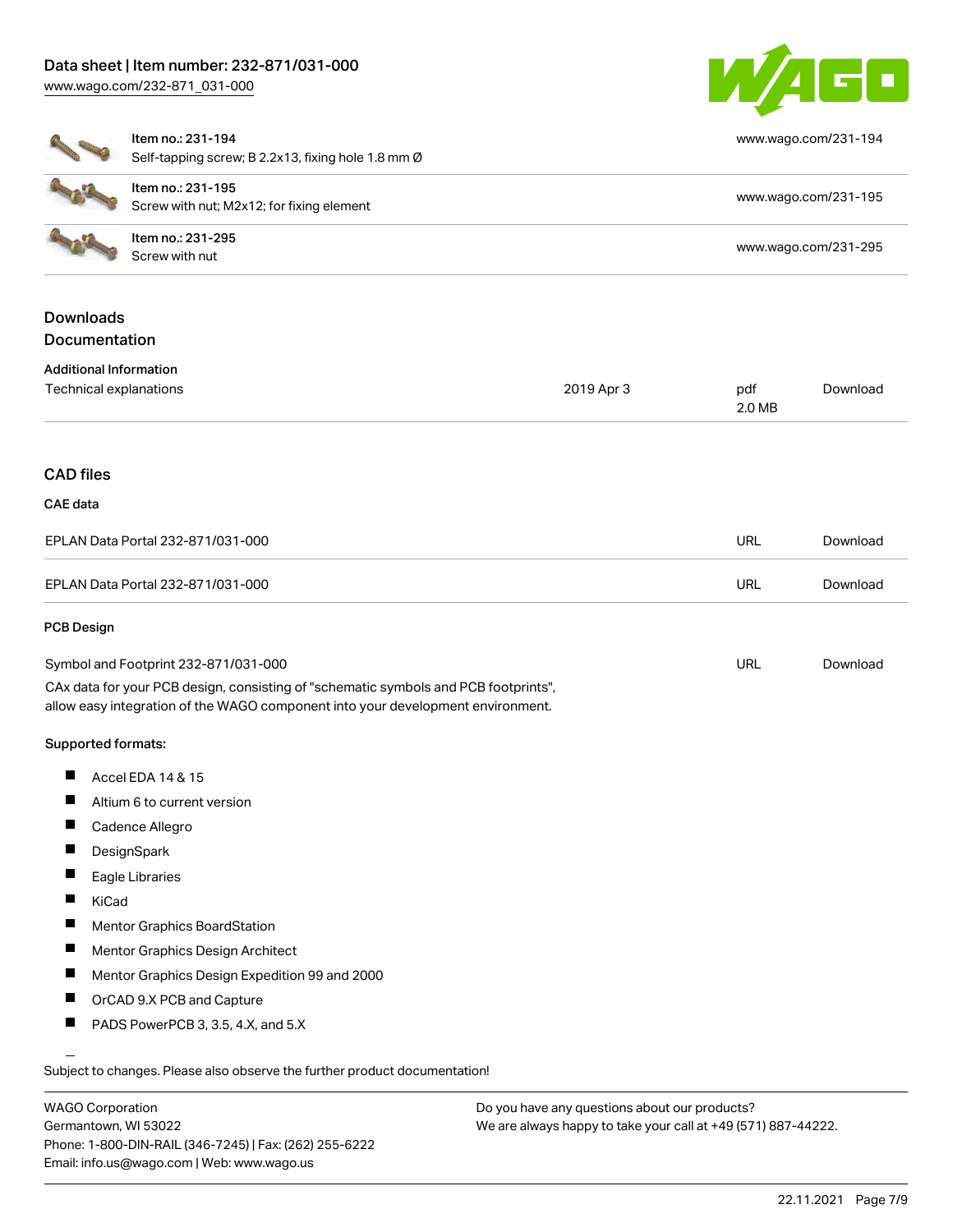

- **PADS PowerPCB and PowerLogic 3.0**
- $\blacksquare$ PCAD 2000, 2001, 2002, 2004, and 2006
- $\blacksquare$ Pulsonix 8.5 or newer
- $\blacksquare$ STL
- $\blacksquare$ 3D STEP
- $\blacksquare$ TARGET 3001!
- $\blacksquare$ View Logic ViewDraw
- $\blacksquare$ Quadcept
- $\blacksquare$ Zuken CadStar 3 and 4
- $\blacksquare$ Zuken CR-5000 and CR-8000

PCB Component Libraries (EDA), PCB CAD Library Ultra Librarian

#### Environmental Product Compliance

#### Compliance Search

| Environmental Product Compliance 232-871/031-000                                    | URL | Download |
|-------------------------------------------------------------------------------------|-----|----------|
| THT female header; angled; Pin spacing 7.62 mm; 11-pole; clamping collar; 0.6 x 1.0 |     |          |
| mm solder pin; orange                                                               |     |          |

#### Installation Notes

#### Application

The innovative flange design provides standard panel mounting options or various through-panel mounting configurations. Depending on the type of application and flange, female headers can be used either for through-panel or flush mounted applications.

Subject to changes. Please also observe the further product documentation! Product family

WAGO Corporation Germantown, WI 53022 Phone: 1-800-DIN-RAIL (346-7245) | Fax: (262) 255-6222 Email: info.us@wago.com | Web: www.wago.us